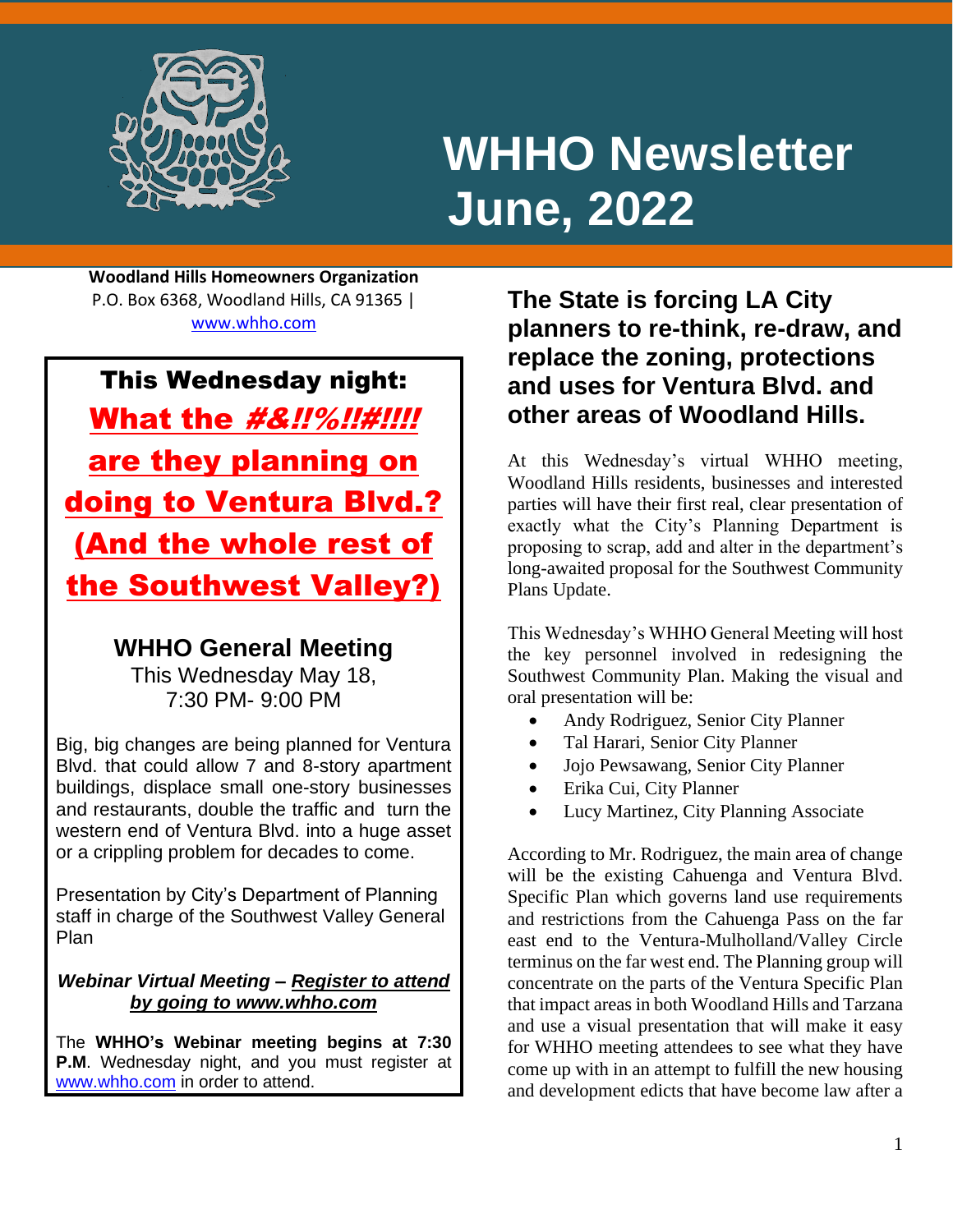number of Senate and Assembly bills were passed by Sacramento and signed by the Governor.

Those bills have already started to undercut existing residential zoning laws and restrictions throughout the State, and opened the flood-gates for developers to triple, quadruple and in many cases simply flood existing neighborhood zoning and density restrictions in cities and towns throughout the State in Sacramento's desperate attempts to create housing for low-income, low-low-income and in numerous cases no income families and individuals who have decided LA is where they want to be.

#### **Ventura Blvd. not the only area of Woodland Hills being changed**.

While the Planning group will be concentrating on the virtual "scrapping" of the existing Ventura Blvd. Specific Plan, there are some other zoning and land use changes being proposed in the new Southwest Valley Community Plan. Planning representatives will also point out some of the changes they are proposing from the existing Southwest Valley Community Plan like increasing the density in areas that have already been designated as "High Fire" areas by the State. Many of those areas newly tabbed for increased densification, have very sub-standard roads that have not been paved in over 50 years and also streets that are only wide enough for a single vehicle or that dead-end in the hills.

"We are counting on the folks from Planning to discuss why increasing density in these hillside areas without first having rebuilt or replaced the substandard roads is even logical," WHHO President John Walker observed. "It would seem to put even more people at risk of fire dangers before the paths to safety have been installed. I guess we'll have to see what kinds of answers Planning has for that lifethreatening dilemma."

#### **How much more can Ventura Blvd. take before commuters, shoppers and diners can't take it anymore?**

The Cahuenga/Ventura Blvd. Specific Plan hasn't always worked as planned.

When it was first created 1991, the Planners had hopes of organizing and balancing community and business needs along the 17-mile stretch that has often been called the "commercial heart of the Valley." But, over the years, most of those hopes never materialized. In some areas like Sherman Oaks and Encino, commercial development flourished and the nearby neighborhoods benefitted from new restaurants and unique shopping possibilities. In other areas—like the far western end of Ventura Blvd. in the area west of Topanga, , numerous commercial ventures dried up and left empty storefronts behind—many still empty to this day.

There have been numerous attempts to up-date and fix the Cahuenga/Ventura Specific Plan by several City Councilmen and an advisory group made up of representatives from each of the six communities that are governed by the Specific Plan (Parts of Hollywood, Studio City, Sherman Oaks, Encino, Tarzana and Woodland Hills.) However most of those attempts have fallen by the wayside due to infighting among communities and a "one size fits all" mentality used to tie together six vastly different communities which each in need of a size that fits that community.

"The problem now is that the State has stepped in**,** and that makes a difficult situation even more difficult," Walker pointed out. "The Specific Plan has become "stagnant and unresponsive to changes in community and business needs, design guidelines, commercial economics and development.

What's more, because of the failure to attract significant new commercial ventures in Warner Center and the increased traffic congestion, brought on by motorists using the Ventura and Cahuenga boulevards to escape traffic on the U.S. 101 and 405 freeways, the plan to add large 6 and 7-story apartments along Ventura Blvd. in order to solve the City's housing situation looks like the City is creating a potential mess that will be impossible to solve, since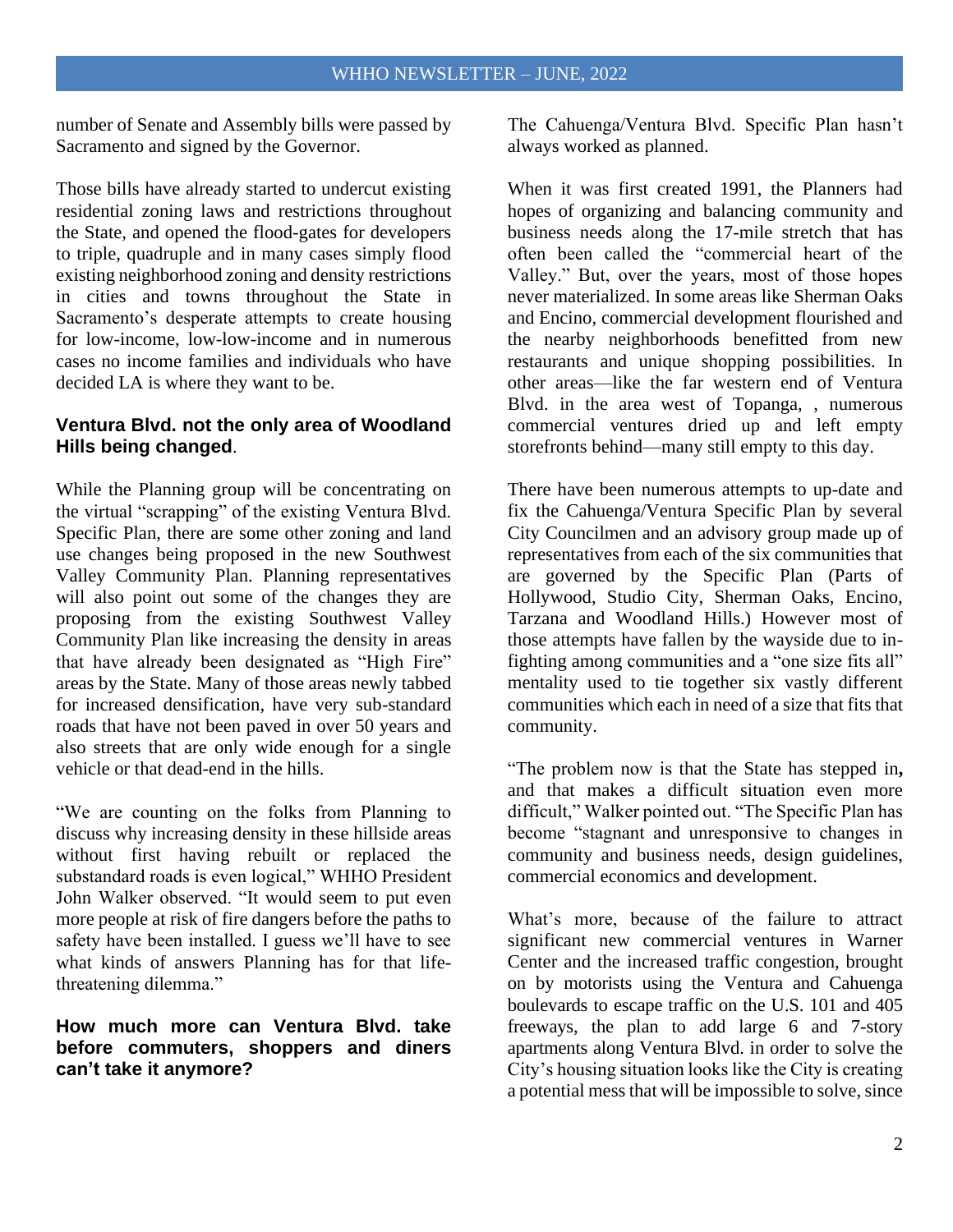the only real mass transit system—the Orange Line is miles away.

Walker said that the WHHO, and businesses and developers are waiting to hear how Planning has planned to solve the problems that the proposed significant changes may bring to the West Valley. "So far, for over 20 years, no one has seemed to have the answers concerning the issues of Ventura Blvd. We'll have to wait for Wednesday night to see if this group of Planners has figured out this life-impacting puzzle."

## **Despite neighbor's pleas, West Valley Food Pantry gets served up what it wanted by the City.**

It was framed as "the neighborhood versus a community service center" that had long out-grown its location and was causing numerous safety, trash and traffic problems for homeowners who had lived with it for almost 50 years.

The WHHO's April meeting was devoted to a discussion of the issues and the solutions with both a representative of the Food Pantry and the Prince of Peace Church going against a neighborhood spokesman who represented 50-70 homeowners surrounding the Pantry's location in the church on Rudnick Street.

The main issue was the proposed expansion of the Pantry with a Conditional Use Permit that would allow construction of a new 6,646 sq. ft. structure and the expansion of a parking lot. The bone of contention was that in the almost 50 years the Food Pantry was at the Church, it has grown exponentially from a closet in a spare classroom, into a facility that is now serving 8,000 people a month in the middle of a quiet residential neighborhood.

It was up to a Zoning Administrator to determine if the Pantry had outgrown its site and should be moved to a commercial location that was set up to handle the increase of cars and food recipients six days a week,

or whether to allow the Pantry to continue to expand at its present location.

On May 19, the Zoning Administrator announced his decision: *Authorized herein is the construction, use, and maintenance of a new approximately 6,646 square-foot, 31-foot tall, one-story multi-purpose community facility and expansion of an existing surface parking lot in conjunction with the existing church and food pantry.* 

While most residents were disappointed with the decision to issue the Conditional Use Permit, some of the neighborhood's concerns were taken into consideration by the City and included within the operational limitation guidelines.

Broadly, and most notably, the Church/Pantry is responsible for their immediate grounds *as well as* the grounds surrounding the Pantry activities. The determination states that strict maintenance guidelines and debris removal is mandated for the property along with a neighborhood maintenance plan.

Also, the ZA's Letter of Determination established strict hours of operation. The hours the Pantry operates shall not exceed 7 a.m. to 11 p.m. daily. Any commercial truck delivery of items shall not be permitted before 8:30 a.m. and after 3 p.m. Social service for the distribution of food to the public shall be limited to 7:00 a.m. to 2:30 p.m., Monday through Friday, and 7:00 a.m. to 12:30 p.m., Friday. And, Food distribution shall not exceed 9:30 a.m. to 2 p.m., Monday through Thursday, and 9:30 a.m. to 12 noon, Friday. A 30-minute period after closing hours is to serve those in line by 12 noon.

The Zoning Administrator also directed that Noise, music and sound levels that adhere to Sections 112.06 or 116.01 of the LA Municipal Code.

A parking and driveway plan will also need to be approved by the LA Department of Transportation (LADOT). The parking lot must be secured after hours to prevent any loitering.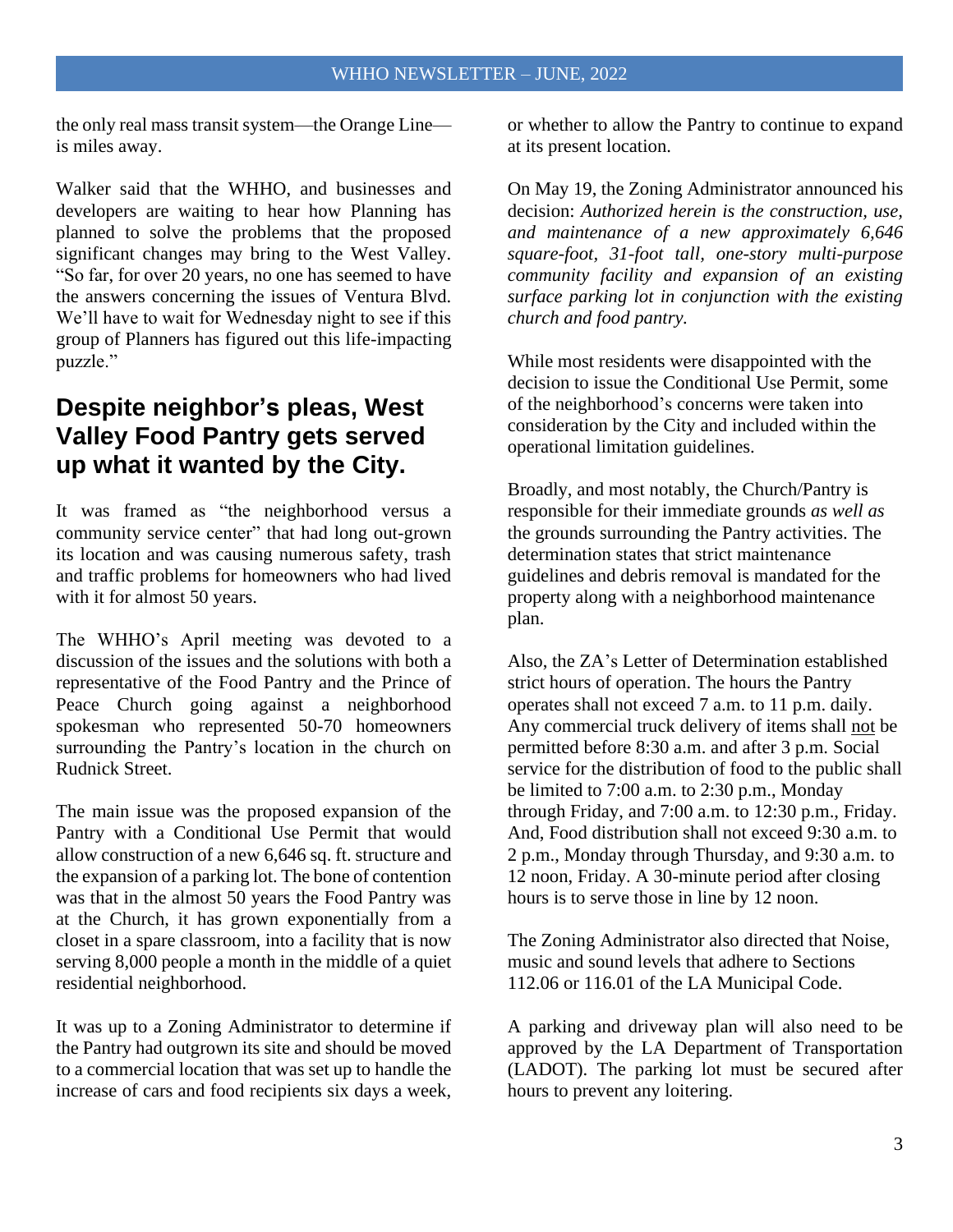Another request from the neighborhood was also included. A mandated complaint log that must be kept--and complaints must be responded to within 24 hours--with a required resolution to each complaint. A 'complaint' telephone number and email address are to be posted by the entry of the Food Panty, visible to patrons.

Both the neighborhood group and the Food Pantry have the option to appeal the decision to the South Valley Area Planning Commission in seeking any changes to the Determination or rescinding the entire decision. If that does not resolve the matter, either part can file suit and let the courts make the final determination. Although the WHHO has reached out to both groups to see how they propose to deal with Planning's decision, we have not been able to receive a response.

# **City Council motion to keep homeless encampments away from our schools may find itself in limbo instead of in action.**

The safety and security of our neighborhood schools and the growing number of homeless encampments near them apparently had our Los Angeles City Council feeling some trepidation about the uncertain results of the June 7 Primary Election which as of this date are still being counted.

The growing dissatisfaction of parents, school personnel and voters caused Council members to pass motion 20-1376-S1 this past May 31st which tasked the City Attorney to draft an ordinance that amends the LA Municipal code section 41:18. That amendment would state that sleeping, lying or storing property within 500 feet of a school or daycare center will be prohibited.

To clarify, the existing anti-camping ordinance (41:18) allows the City Council to prohibit encampments on sidewalks near parks, libraries and schools--*but enforcement cannot occur until the* 

*Council has voted on each individual location by a special resolution*. If the Council gives final approval to the ordinance from the City Attorney, every school and daycare center could become subject to immediate enforcement without the normal and needlessly lengthy special resolution process. In turn, that brought a sigh of relief from schools throughout the City.

That was the idea behind City Council President Nury Martinez surprising her colleagues at the City Council's May 31 meeting by using "Rule 16" which allows a member to send an item directly to the Council floor and bypass the Council committees.

On May  $31<sup>st</sup>$ , the City Council voted 13-2 to approve the motion directing the City Attorney to write the legal draft with only Council members Raman and Bonin voting "No." Our CD-3 Councilman Blumenfield said he agreed with the motion "conceptually"--but wanted it to go to the Homeless and Poverty Committee for discussion before voting. But when that suggestion was nixed, he later bowed to the pre-election pressure and voted "Yes."

To cast some light on City Council machinations, generally, when a motion is sent back to Committee for discussions, it is a code for "we need to avoid a controversial topic and send it back to committee to die and never be heard from again."

Councilmembers Blumenfield, Cedillo, O'Farrell and Price were all running for re-election and DeLeon was running for Mayor and Koretz for Controller. In many of those contests, homelessness and public safety continue to be the major concerns of the constituents in those Council Districts.

During the May 31 City Council meeting, LAUSD Superintendent Alberto M. Carvalho made a passionate appeal asking the City Council to *pass this amendment*. He said, "I have seen elementary schools with conditions that none of us as parents would find acceptable for children; individuals with mental illness--some of them absolutely unclothed and shouting profanities in the listening ears of children."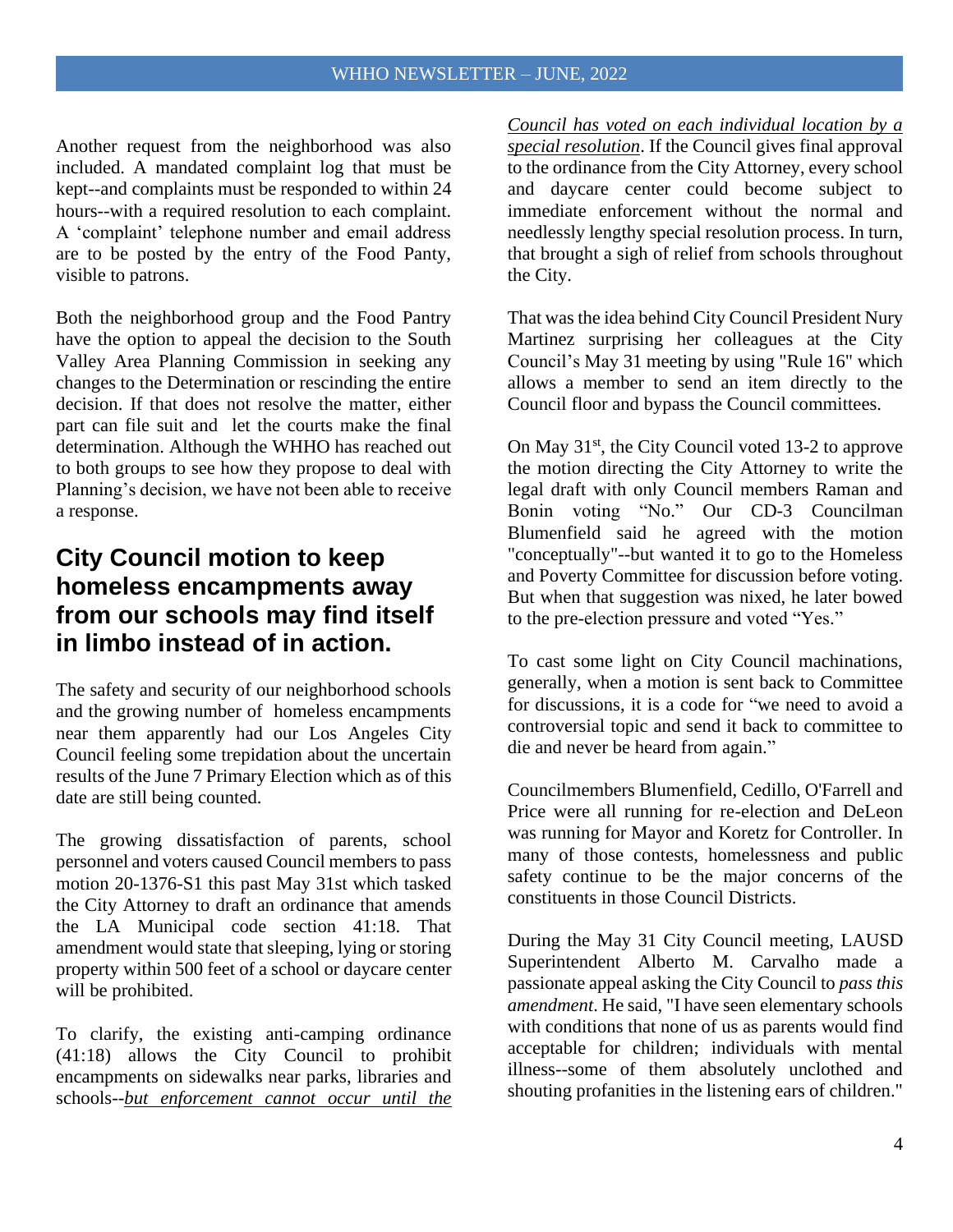#### WHHO NEWSLETTER – JUNE, 2022

He added that he was concerned about the "trauma" and the 'long-term, short-term repercussions of these incidents, and the impact on the psychological, cognitive development of the children who were targets." The Superintendent added that he was speaking about this issue as someone who has experienced homelessness himself.

Mr. Carvalho has made it quite clear in numerous public statements that he understands the risks that homeless encampments and mentally unstable individuals present to our children. Yet, LAUSD and its Board have been silent about the proposed conversion of the 818 hotel and the Extended Stay Hotel directly across from Taft High School on Ventura Blvd. into homeless housing.

These two hotel-to-homeless conversion sites would be "low barrier to entry" housing, which means there are no requirements to be sober, mentally stable or be off drugs in order to be admitted as a resident.

The majority of the Woodland Hills public understands that there is no question this type of housing is needed in the City, but a majority believes choosing a location directly across from a school is unacceptable and potentially dangerous to the students.

On the other hand, Councilman Blumenfield has called the openings of these facilities "an upgrade to the Woodland Hills Community" and insists there will be a security guard on site and a 500 ft. encampment barrier. However, those would do virtually nothing to protect the health and safety of the students who may have to walk by those shelters, and the as previously stated, the anti-camping bans cannot actually be enforced unless there is a separate motion specific to that location that is voted on by the entire City Council. Now the question is if Superintendent Carvalho will make another passionate appeal to the County and the City and stop the conversion of these hotels?

When communities throughout the City learned about the vote on this proposed amended law, most felt that their concerns about safe passage to schools were finally being heard by our elected leaders. But, there

is already a movement within parts of the City to over-turn the motion even before the City Council takes a final vote.

As of May 16, the City Attorney released his paperwork amending 41:18 to include no encampments within 500 ft. of schools or day care centers. That's the good news. The bad news is—the June  $7<sup>th</sup>$  election is virtually over and several key City Council races have now been determined. That means that is all probability, the report is going to be sent to the Council's Homeless and Poverty Committee, which in the past has failed to take any steps to address one of the most serious issues of homeless encampments endangering our schools.

When the school and daycare ordinance from the City Attorney, returns to the floor for a final vote, the Council can vote to send it back to the Homeless and Poverty Committee with Raman, De Leon and Blumenfield still in office through January--all of whom no longer facing a threat of not being reelected.

Plus there will probably be the addition of several newly-elected Council members who have been campaigning on a promise of voting "No" on this motion.

Another possibility is that whatever the City Attorney creates for the ordinance will have so many changes that it will become useless and unenforceable-- which is exactly what happened to the original 41;18 motion that is now on the books.

The LA Times has reported that tents still remain at many of the City's No Encampment areas, with an increasing number of outreach teams struggling to get people to move voluntarily. LAPD can do nothing more than issue a meaningless citation. So once again we watch our elected leaders pass motions that they know are useless and unenforceable, but whose purpose is to convince voters that they are making progress, while every day tent encampments continue to encroach on our schools' doors and play areas in neighborhoods throughout our City.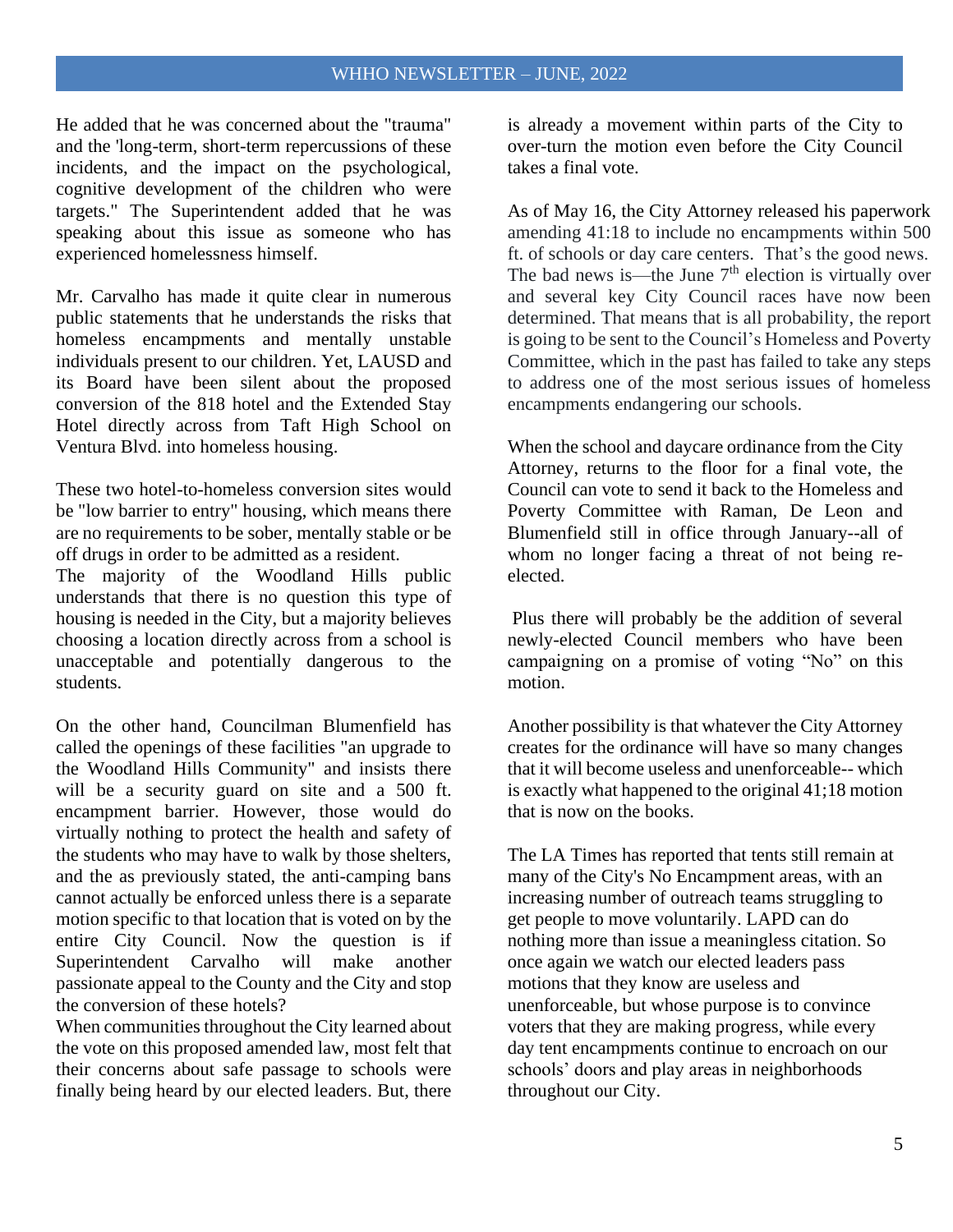## **First it was the Promenade. Now it's the Blue Cross site. What are the Rams and Stan Kroenke planning on doing with it all?**

In February, 2022, when the LA Rams and owner Stan Kroenke announced that they were buying the old Westfield Promenade site in Warner Center as base for the LA Rams offices and training facility, the West Valley—and the entire City of LA—was stunned and wanted to know what the Rams planned to develop there. Would it be a stadium? A practice field? A football-centered entertainment center? The guesses and the predictions were as fanciful and as wild as the imagination could conceive.

Now, after six months, there still hasn't been any kind of speculative plan presented.

Only now, the dreams and the guesses have gotten even bigger and more fantastic as the Kroenke Organization and the Rams have added to the Promenade purchase by buying the former Blue Cross building and site just across the street from the Promenade site.

The 13-story Anthem building and site on Oxnard Street in Warner Center is comprised of 32 acres and was purchased by Kroenke for \$175 million, while the 33 acre Westfield Promenade mall property was purchased for \$150 million. Kroenke and the Rams now own two square blocks in Warner Center totaling 65 acres.

That's a lot of acreage and a big building, to boot. Now the question (or questions) remain, what are Kroenke and the LA Rams going to do with all that space? And, will they be following the guidelines of the Warner Center 2035 Specific Plan that sets the requirements for land use on the two properties located in the Downtown District of Warner Center?

"We feel certain that the Rams and the Kroenke Organization will maintain the integrity of the Warner Center 2035 Plan," emphasized John Walker, President of the Woodland Hill Homeowner's Organization (WHHO).

"Because of a prior agreement the WHHO had with Westfield and the plans for the replacement Promenade site development, the WHHO was invited to discuss the desires and needs of the community before the sale went public," Walker related.

"The Kroenke Organization and the Rams understood that the community has a significant need for affordable housing and also a need to attract new commercial activities into Warner Center. The WHHO underscored that Warner Center was envisioned as a major City Center that was balanced with live/work/play features. The executives of Kroenke and the Rams told us they understood the needs of the community, and were in agreement that whatever they developed, would balance the live/work/play concept."

Prior to the two sales, there were plans that were proposed for the Promenade site and for the Anthem site.

Last summer, a developer who was interested in building out the Anthem/Blue Cross site presented his initial plans to "reface" the Anthem building and use it for luxury apartments. Along with that proposal was a plan to build a new 12-story hotel complex that would face the former Fry's location. However that plan was shelved and the property went back on the block until Kroenke purchased it.

The plans for a replacement for the old Promenade mall property were in far more advanced stages. Unibail-Rodamco-Westfield had created a major land and development plan for the former shopping center site that included a 23-story tower along Oxnard Street, two hotels, several 7-10 story apartment complexes, shopping areas and a large 10,000 seat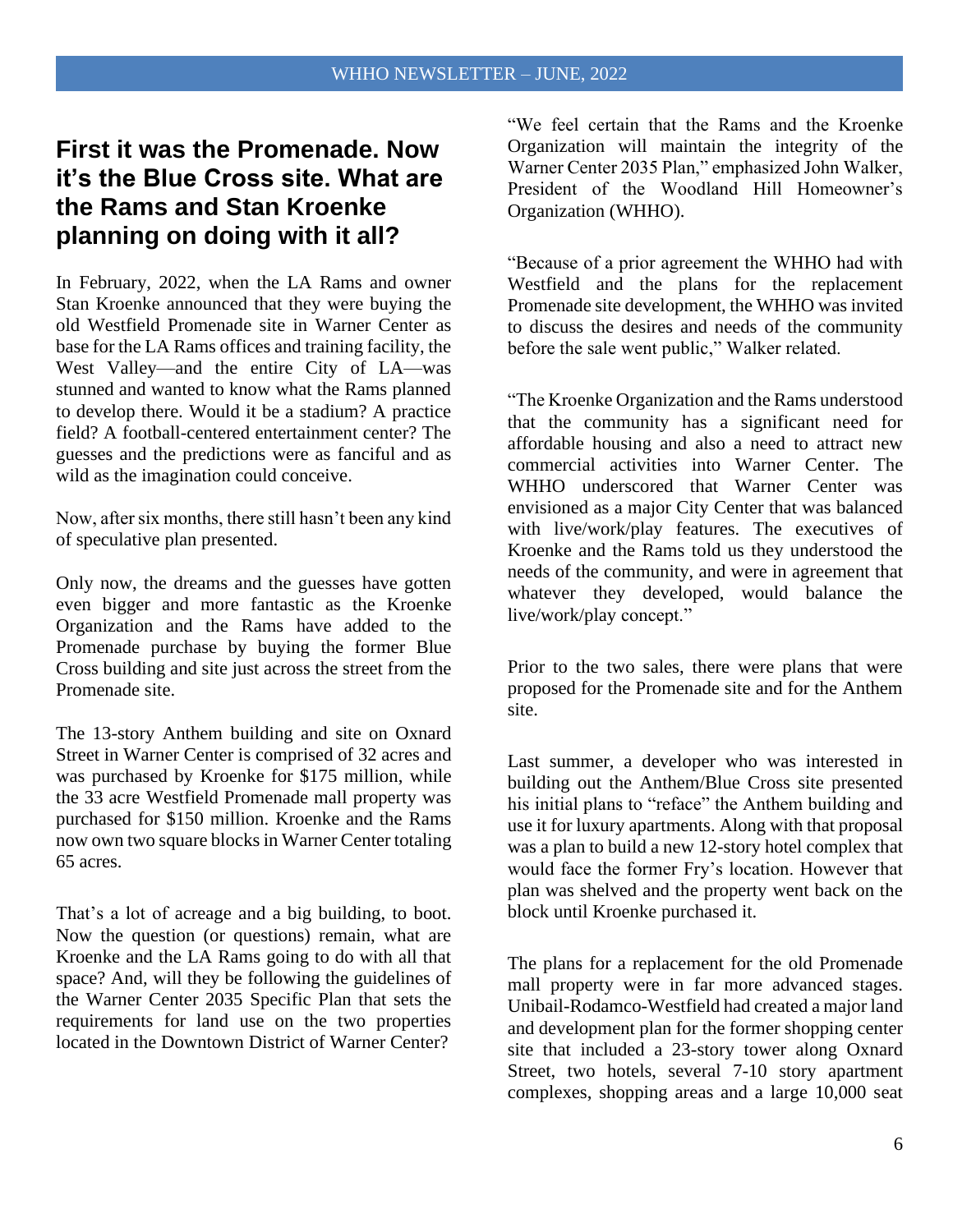indoor sports complex. Those plans had made it all the way through the LA Planning process and had received approval for construction by the City.

But the Covid pandemic put a halt to those plans, and the French parent of Unibail decided that they no longer wanted to pursue developing large shopping centers or development projects in the U.S. That's when the Rams and Kroenke stepped in.

While no one has seen any plans or preliminary sketches of any buildings or complexes envisioned for the two sites, the WHHO's John Walker stated that he expects Kroenke's company to come up with a new land-use design that will encompass the entire site. The WHHO group supports improvements in Warner Center, but has stated both publically and privately that they will press for any proposed development plan to address ways to control noise and traffic, such as an expanded freeway off-ramp and even street widening.

"We let them know very clearly that the noise and traffic issues are always problematic," Walker said. "They said they were interested in putting in some practice fields. They were not sure what they would do with an arena. They don't really have a plan yet for all of that, but we're looking forward to working with them."

Walker also stated that the WHHO was thinking of extending an invitation to the Kroenke Organization and the Rams when they have put together a plan for their team and for the sites. "We'd love to have them give you the details personally—without it being filtered by the newspapers or TV stations, and give the homeowners and businesses in the West Valley to ask the questions they would like answers to," he said.

## **Will the last commercial orange grove in Valley become a**

## **housing tract, or a Woodland Hills attraction?**

The Bothwell Ranch, a 100 year old, 14-acre orange grove hidden in the hills above Ventura Blvd. is the last commercial operating grove in the San Fernando Valley. But its future may soon be as a new luxury housing tract—and a public agricultural park, if Councilman Bob Blumenfield can maneuver the financial hazards and the politics involved in keeping at least a chunk of the historic site as an agricultural landmark.

The Councilman has previously had the site named as a landmark, but that designation can't save it from being sold to a developer for a housing tract. Blumenfield says that a plan he has helped shape would save about a third of the grove, approximately four acres, "to be preserved in perpetuity with the main ranch house and rows of the orange trees. The remaining 10 acres would then be developed with 21 luxury homes.

The Councilman's initial plan was to purchase the entire tract and maintain the all of the grove's fruiting trees. He and his office worked with California state senators, assembly members and neighbors to raise the funds to purchase the citrus orchard outright, but said that they were not able to come up with enough money to make a proposal to buy even a fraction of the land.

This new effort is "Plan B." The problem is that a final determination has to be made soon because the current owners are spending upwards of \$30,000 each month for water necessary to keep the trees healthy and alive. And that water bill keeps rising as the drought continues to broil all of the San Fernando Valley.

According to his office, the Councilmember has been speaking with the Mountains Recreation and Conservation Authority (MRCA) and the local developers who are purchasing the property from the Bothwell Family about a potential "hybrid plan" for the future of the Bothwell Ranch.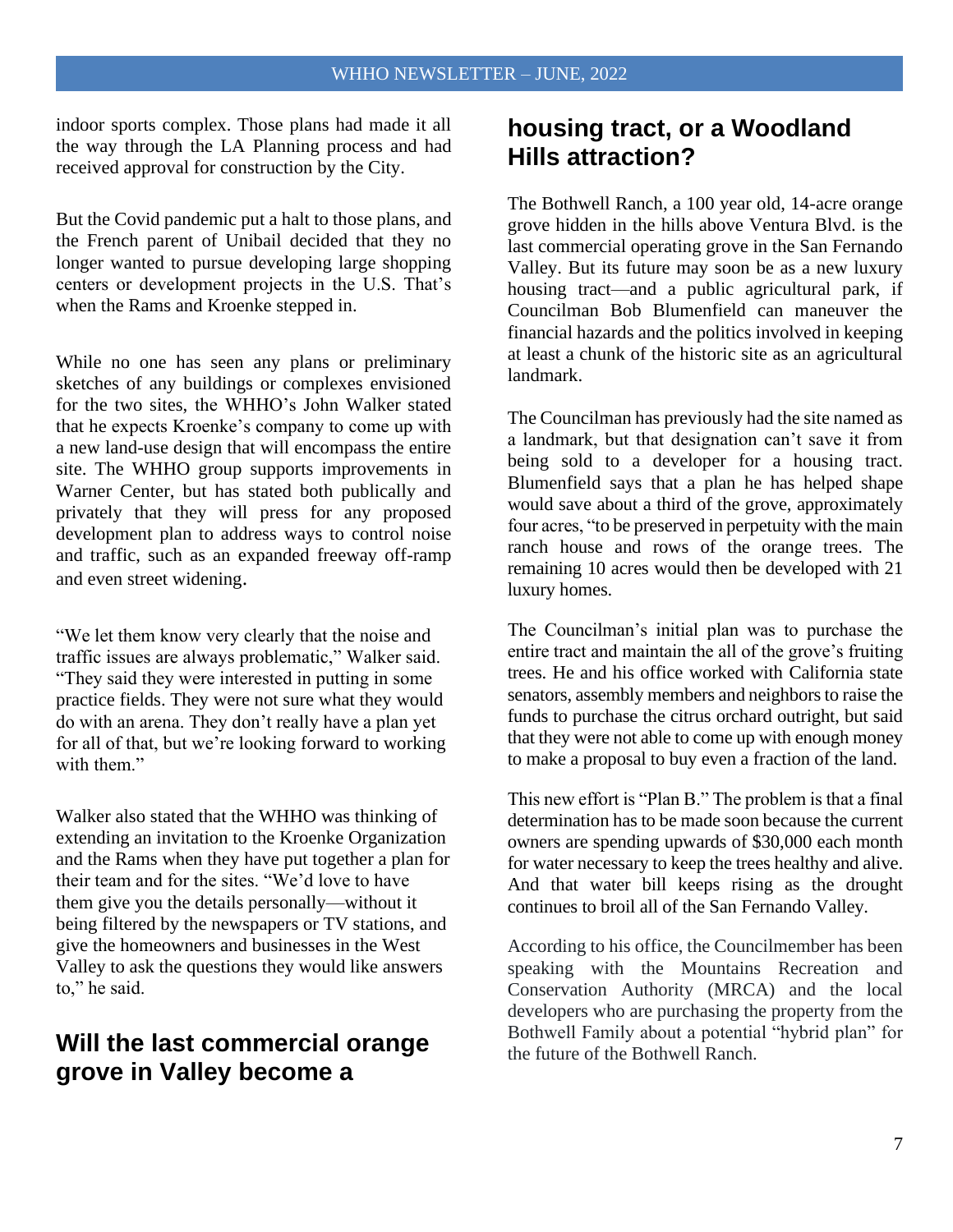#### WHHO NEWSLETTER – JUNE, 2022

Under the Plan-B proposal, the preserved area of the ranch will eventually be donated and transferred by developer Borstein Enterprises to the Mountains Recreation and Conservation Authority, which will then have the responsibility of taking care of the trees and the buildings. It was pointed out that some of the trees in the section of the orange orchard targeted for development could possibly be moved to the preserved section of the property.

The two main questions are, can the money be found to purchase the land, and can the deal be completed before the water has to be turned off and the trees die?

Blumenfield said he was confident that the developer would keep untouched, and preserved, the agreedupon protected part of the orchard. In a press release issued by the CD-3 office, the Councilman said, "While I wish there was a way to save the entire Bothwell Ranch, with this partnership we can save a large amount of it to be run by one of the best land preservation organizations in the country—the Mountain Conservancy."

Even if the money is found and the deal is arranged, it has yet to be determined what the remaining orange grove property would become. Some neighbors are pushing for a park, while others are lobbying for the site to become an educational farm, a tourist attraction or even a school.

## **And WHHO's next speaker is….**

WHHO's Board members are working to line up a list of speakers for the rest of 2022 and the first half of 2023 who will be able to enlighten you about some of the most critical issues facing our schools, our neighborhoods, the Woodland Hills community, the City of Los Angeles and the entire State.

While we traditionally go "dark" during the months of July and August, we are trying to arrange an appearance in July of one of the key figures at the Department of Water and Power to give us some insights into the future of our drinking water and our electric needs.

With the on-going drought shrinking water levels to never-before seen lows on the largest reservoirs in the State and in adjoining states, the reduced flow of the Colorado River and other water resources, and rapidly decreasing snowfall levels in the mountains that California depends on to deliver so much of its water reserves, the State and the entire Southwest USA are staring at a "Dust Bowl" situation in the coming decade if new water resources can't be found, created or delivered.

The drought is also impacting electrical power generation at several key dams because there isn't enough water flowing through the dams to operate the hydro-electric systems. That's a huge problem, since more and more of us are adding millions of electrical devices every year and there is a huge shift starting to replace gas powered cars with electric vehicles.

The WHHO thinks that you need a very accurate picture of what's ahead for our water and Power resources," stated WHHO VP Marty Lipkin. That's why we're trying to arrange an evening with a leader at DWP who can provide us with more helpful information than just telling us to cut back lawn watering to two times a week, or switching off major electric appliances until late in the evening."

Lipkin also noted that the WHHO Board is already trying to arrange for a debate between LA Mayoral candidates Rick Caruso and Karen Bass, the two final candidates for County Supervisor Sheila Kuehl's seat, and a discussion with LAUSD's new Superintendent Alberto M. Carvalho.

And when the LA Rams and Stan Kroenke's real estate development company have come up with their initial plans for their development of the Promenade site and the Anthem Blue Cross site, we will extend an invitation for them to present their vision to the WHHO membership and to the entire West Valley and give homeowners an opportunity to as questions..